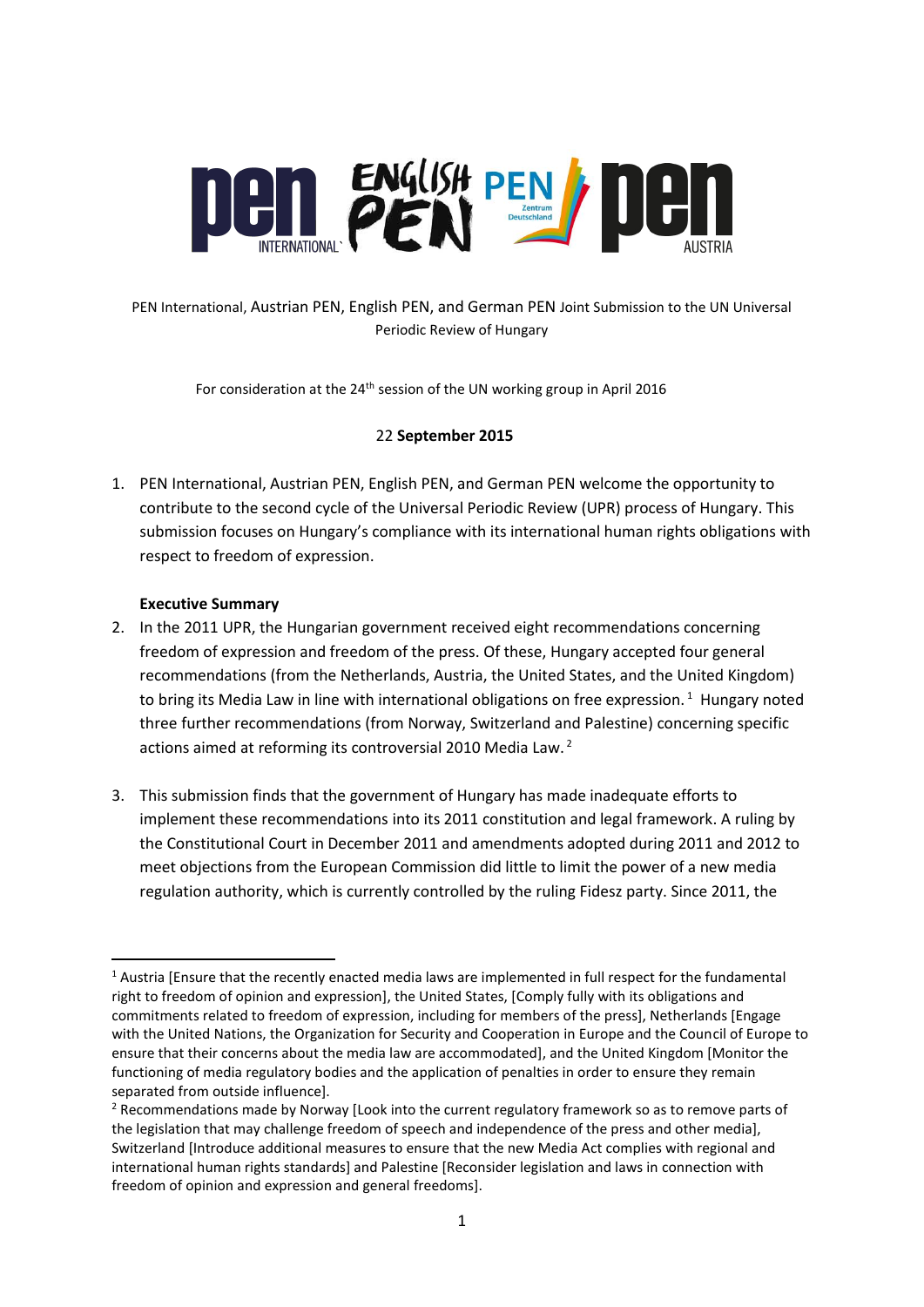situation for freedom of expression has worsened in Hungary with increasing pressure on the media and civil society.

4. This submission examines the following key freedom of expression issues:

# **a. Constitutional restrictions on freedom of expression**

- i. 2011 Constitution
- ii. Restricting Political Expression
- iii. Violating the "Dignity" of the Hungarian Nation
- iv. National Media and Infocommunications Authority (NMHH)

## **b. Legislative restrictions on freedom of expression**

- **i.** Media package
	- *1. "Balanced" Content Requirement*
	- *2. Separation of "Opinion and Evaluative Explanation" from Political News*
	- *3. Expanded Liability for Internet Content Providers*
- ii. Sanctions on Media
- iii. Advertisement tax/ Tax requirements
- iv. Criminal Defamation

# **c. Intimidation of journalists**

- i. Targeting Journalists and their Sources
- ii. Targeting Advertising Revenues

# **d. Laws targeting the freedom of expression of minority groups**

## **Constitutional restrictions on freedom of expression**

- 5. At the May 2011 UPR, Hungary accepted four general recommendations to bring its national legislation and practices in line with international obligations on free expression.
- 6. Hungary adopted a new Constitution (The Fundamental Law) in April 2011 (a month before the UPR) which entered into force in January 2012.
- 7. Despite Hungary's UPR commitments, Hungary's fourth<sup>3</sup> and fifth<sup>4</sup> amendments to its Constitution (passed in March and September 2013 respectively) undermine political expression, and encroach on freedom of expression.
- 8. Since the law's drafting stage, the Venice Commission (a body of independent experts providing advice on constitution-making and human rights under the Council of Europe) expressed serious concerns about the quality of its human rights provisions, finding issues with almost all the rights and freedoms recognised under the fundamental law. Despite international concerns, including by the Council of Europe's Venice Commission, Secretary General and Commission for Human

**<sup>.</sup>** <sup>3</sup> The English translation of the amendment is available here: [http://lapa.princeton.edu/hosteddocs/hungary/Fourth%20Amendment%20to%20the%20FL%20-](http://lapa.princeton.edu/hosteddocs/hungary/Fourth%20Amendment%20to%20the%20FL%20-Eng%20Corrected.pdf) [Eng%20Corrected.pdf](http://lapa.princeton.edu/hosteddocs/hungary/Fourth%20Amendment%20to%20the%20FL%20-Eng%20Corrected.pdf)

<sup>4</sup> Hungary's Fundamental Law including notations of the first to fifth amendments are available here: [http://www.mfa.gov.hu/NR/rdonlyres/8204FB28-BF22-481A-9426-](http://www.mfa.gov.hu/NR/rdonlyres/8204FB28-BF22-481A-9426-D2761D10EC7C/0/FUNDAMENTALLAWOFHUNGARYmostrecentversion01102013.pdf) [D2761D10EC7C/0/FUNDAMENTALLAWOFHUNGARYmostrecentversion01102013.pdf](http://www.mfa.gov.hu/NR/rdonlyres/8204FB28-BF22-481A-9426-D2761D10EC7C/0/FUNDAMENTALLAWOFHUNGARYmostrecentversion01102013.pdf)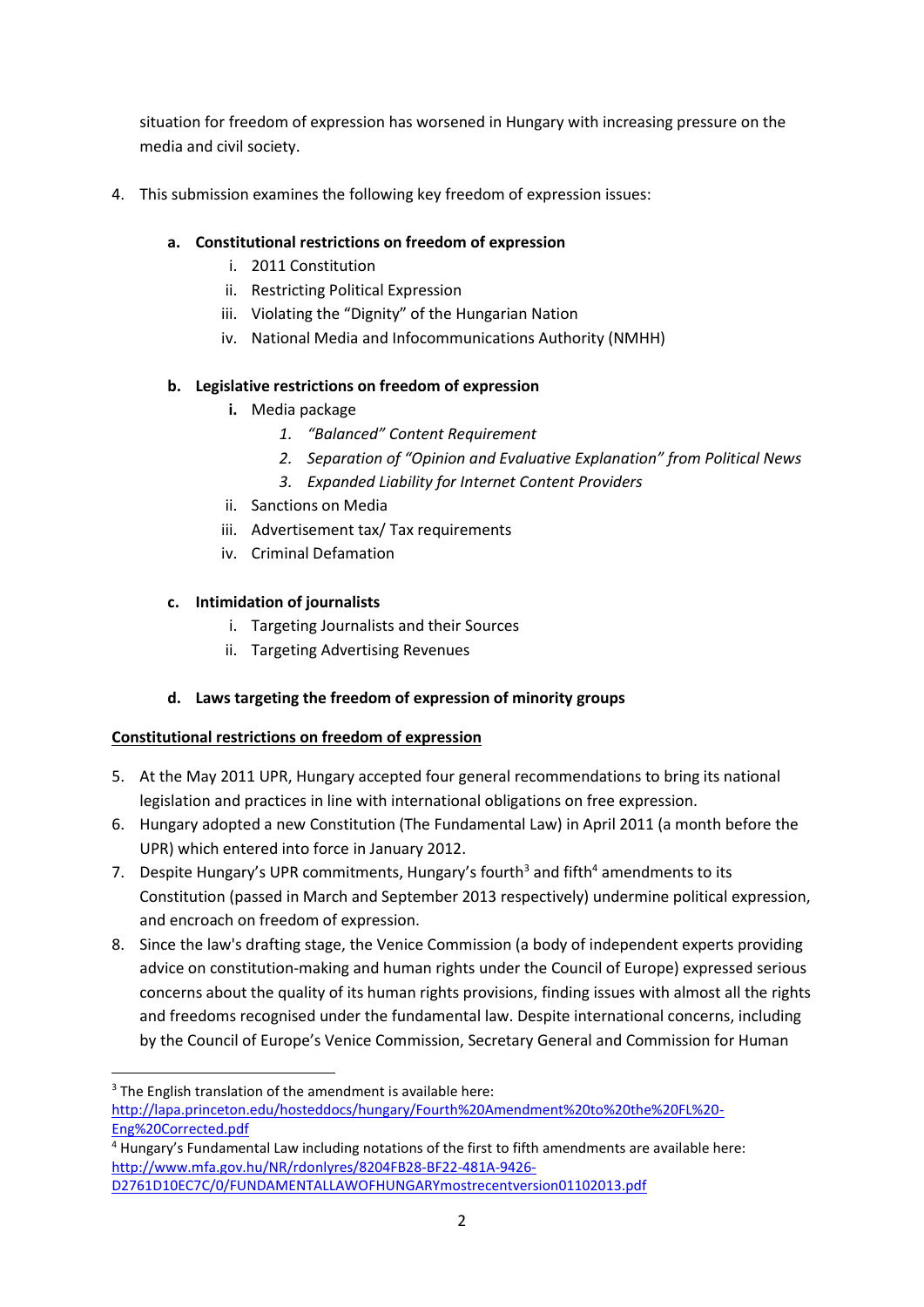Rights, as well as the European Commission, the government has made only piecemeal amendments to these laws which still do not align with European and international standards of free expression.

#### Restricting Political Expression

- 9. Since its last UPR, political expression has been targeted and significantly suppressed by the fourth and fifth amendments to Hungary's constitution. These amendments enshrined regulations on political expression in the Constitution that the Hungarian Constitutional Court (CC) had previously determined to be contrary to freedom of expression.
- 10. In January 2013, the CC struck down a law banning political advertising on commercial media during an election campaign. The Court reasoned that the ban considerably restricted political speech, failed to serve, and in fact led to the opposite of, its stated purpose to provide balanced information because the ban specifically targeted the type of media that can reach the widest scope of voters.<sup>5</sup>
- 11. In March 2013, the Hungarian authorities amended the constitution a fourth time to reintroduce this ban, and further enforce that during election campaign periods only free political advertisements can be broadcast and only by the public media, significantly limiting political expression.<sup>6</sup>
- 12. The regulation on political advertising is better suited as a regulatory statute rather than a constitutional provision. Giving this regulation constitutional status immunises it from effective review and overrules the CC's previous decision.<sup>7</sup>
- 13. In response to international criticism, the Hungarian authorities amended the Constitution a fifth time in November 2013. The fifth amendment loosens the ban, allowing commercial media to also broadcast political advertisements but on the condition that the advertisements are free of charge. Banning paid advertising from commercial media in effect maintains the ban on political advertising because commercial broadcasters are reluctant to offer marketable advertising space free of charge.
- 14. During Hungary's 2014 parliamentary elections, none of Hungary's private media outlets broadcast any political advertisement.<sup>8</sup> In July 2014, the OSCE/ODIHR Limited Election Observation Mission of Hungary's 2014 parliamentary elections reported that "in [Hungary's] current media environment, the absence of other political advertisements on nationwide commercial television, combined with a significant amount of government advertisements, undermined the equal and unimpeded access of contestants to the media."<sup>9</sup>

<http://www.europarl.europa.eu/sides/getDoc.do?type=REPORT&reference=A7-2013-0229&language=EN> <sup>7</sup> Venice Commission, June 2013, "*Opinion on the fourth amendment to the fundamental law of Hungary*",

<sup>1</sup> <sup>5</sup> Hungarian Constitutional Court, decision no. 1/2013, available at:

[http://www.mkab.hu/letoltesek/en\\_0001\\_2013.pdf](http://www.mkab.hu/letoltesek/en_0001_2013.pdf) (page 22)

<sup>6</sup> Rui Tavares, June 2013, "*Report on the situation of fundamental rights: standards and practices in Hungary*" ("Tavares Report"), available at:

available at: [http://www.venice.coe.int/webforms/documents/?pdf=CDL-AD\(2013\)012-e](http://www.venice.coe.int/webforms/documents/?pdf=CDL-AD(2013)012-e) (para 47) <sup>8</sup> Nils Muiznieks, July 2014, "*Report By Nils Muiznieks Commissioner for human rights of the Council of Europe following his visit to Hungary from 1 to 4 July 2014*" ("Muiznieks Report"), available at: [https://www.ecoi.net/file\\_upload/1226\\_1421659549\\_com-instranet.pdf](https://www.ecoi.net/file_upload/1226_1421659549_com-instranet.pdf)

<sup>9</sup> Office for Democratic Institutions and Human Rights, July 2014, "*Hungary Parliamentary Elections 6 April 2014: OSCE/ODIHR Limited Election Observation Mission Final Report*" ("*OSCE/ODIHR 2014 Report"*), available at:<http://www.osce.org/odihr/elections/hungary/121098?download=true>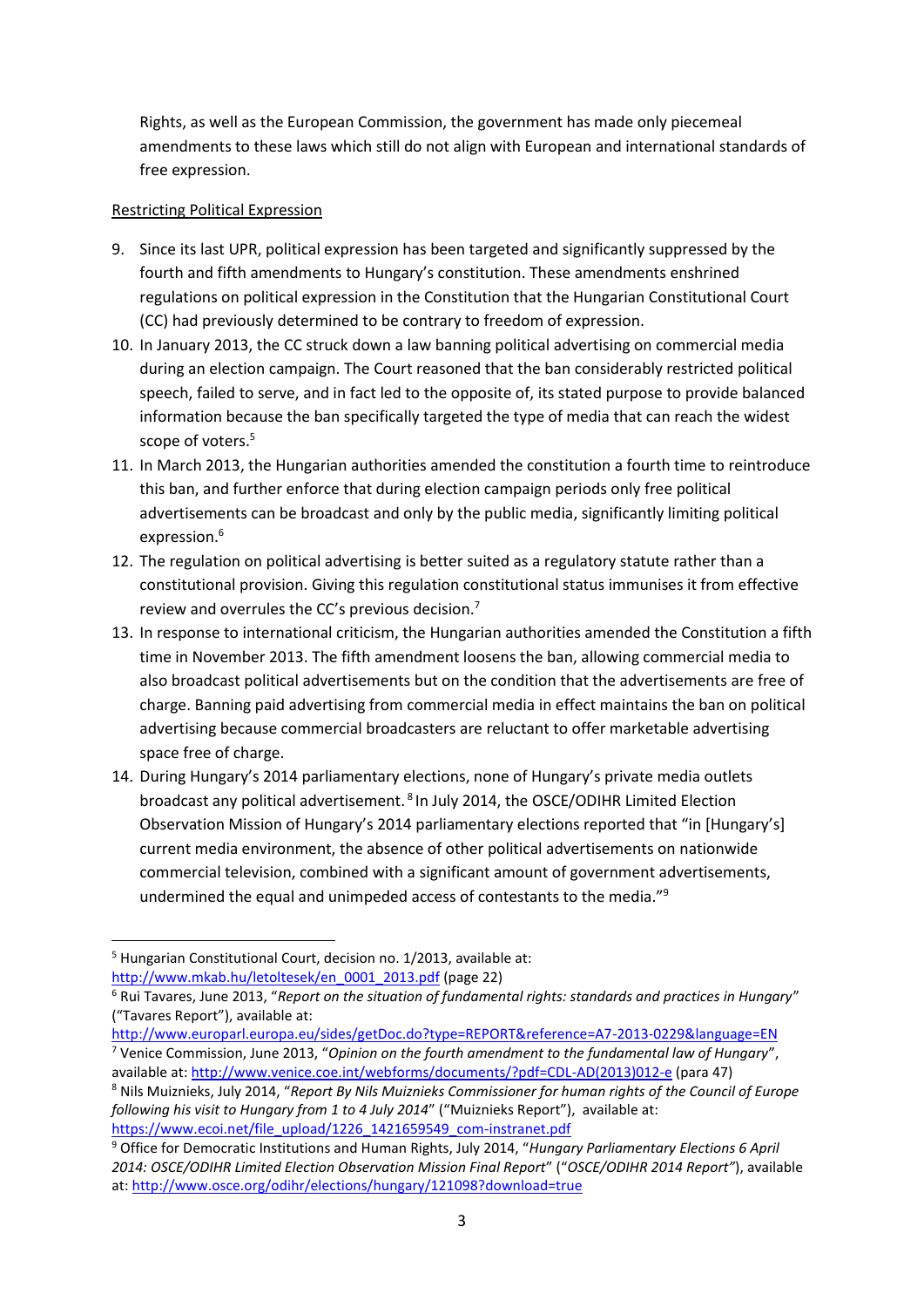#### Violating the "dignity" of the Hungarian nation

- 15. Article 5 of Hungary's fourth constitutional amendment prohibits speech that violates the dignity of the Hungarian nation or the dignity of any national, ethnic or religious minority group. This constitutional provision likely violates article 10 of the European Convention on Human Rights (ECHR) to which Hungary is a signatory. *10*
- 16. PEN is concerned that this provision may be used to curtail criticism of Hungarian institutions and public office holders, further violating article 10 which provides that limitation on free expression must be necessary in a democratic society. This risk is particularly salient given the government's crackdown on political dissent.
- 17. Despite concerns expressed by the Venice Commission that the dignity provision likely violates article 10 of the ECHR, Hungary failed to examine this provision during its fifth constitutional amendment.

### The National Media and Infocommunications Authority (NMHH) & Constitutional Court Ruling

- 18. In July 2010, the Hungarian Government amended the 1949 constitution, removing a passage on the government's obligation to prevent media monopolies. This removal likely contravenes jurisprudence from the European Court of Human Rights (ECtHR) that article 10 of the ECHR imposes a positive obligation on Member States to ensure media pluralism. $11$
- 19. In addition to the amendment, the Hungarian government consolidated media regulation under the supervision of a single entity - The National Media and Infocommunications Authority (NMHH) - whose members are elected by a two-thirds majority in the parliament and whose leader also chairs a five-person Media Council tasked with content regulation. The law gives the head of the NMHH the right to nominate the executive directors of all public media.
- 20. The first president of the NMHH, Annamária Szalai, a former Fidesz politician, was appointed by Prime Minister Orbán for a nine-year term, initially without limits on reelection. The structure and broadly defined competencies of the new regulatory bodies were outlined in subsequent legislation, including the Press and Media Act of November 2010 and the Hungarian Media Law, which was adopted in December 2010 and came into effect on 1 January 2011. While the NMHH and Media Council are theoretically autonomous, both from the government and from each other, in practice they share a leader and consist entirely of Fidesz party nominees.

### Constitutional Court Ruling

 $\overline{\phantom{a}}$ 

21. The 2011 amendments to the Fundamental Law, Hungary's Constitution, significantly reduced the power of the Hungarian Constitutional Court, the body responsible for keeping the Hungarian parliament in check and ensuring that legislation abides by the constitution. This

<sup>&</sup>lt;sup>10</sup> Article 10(2) of the ECHR provides that a limit on free expression must be "foreseen by law". Protecting the "dignity of the Hungarian nation" raises problematic restrictions on free expression which the European Court of Human Rights (ECtHR) recognized as a violation of article 10 in 2011 in the case of *Altug Taner Akcam v Turkey.* The Court overruled Turkey's limits on expression aimed at protecting "the Turkish nation" because the scope of these limits was too wide, preventing individuals from regulating their conduct or from foreseeing the consequences of their actions.

<sup>11</sup> See Tavares Report, para BJ, p. 15, cited above at note 6.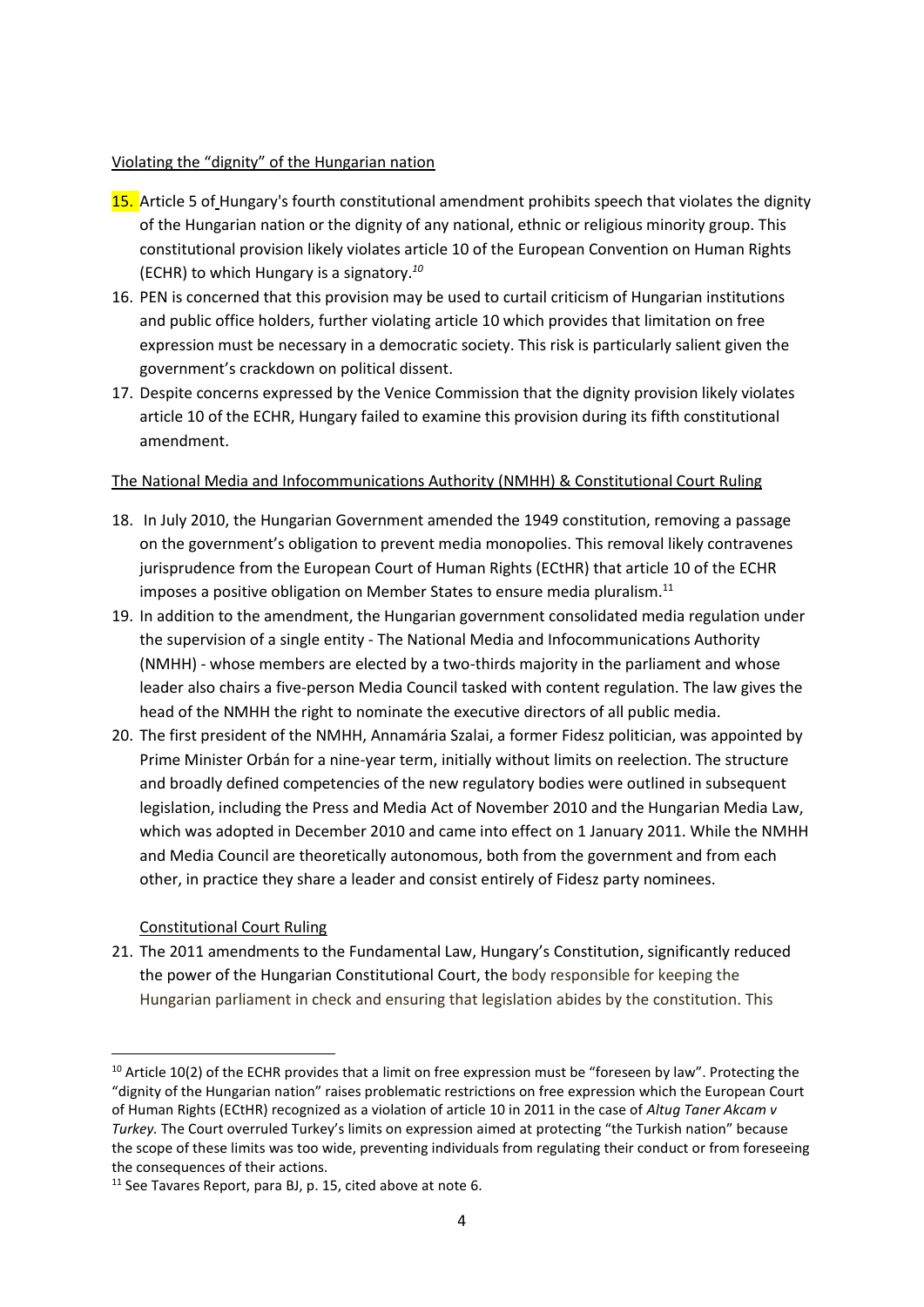amendment resulted in further international criticism at the erosion of the foundations of Hungary's liberal democracy.

22. On 19 December, 2011, Hungary's Constitutional Court annulled several pieces of legislation from 2010 and 2011, including provisions of the Press and Media Act and some sections of the Media Law. The ruling excluded print and online media from the scope of the sanctioning powers of the NMHH; revoked the media authority's right to demand data from media service providers, publishers, and program distributors; deleted a provision limiting the confidentiality of journalists' sources to stories serving the public interest; and eliminated the position of media commissioner, an appointee of the NMHH president with the authority to initiate proceedings that do not involve violations of the law and whose decisions can be enforced by NMHH-issued fines and sanctions. The revisions were approved by the parliament in May 2012. Despite this push back from the Constitutional Court, in practice its recently-limited power means its ruling has done little to limit the power of a new media regulation authority.

### **II. Legislative restrictions on freedom of expression**

### Media Package

- 23. In 2010, Hungary introduced a "media package"—a bundle of new media laws including the Act CLXXXV of 2010 on Media Services and Mass Communication ("the Mass Media Act"),<sup>12</sup> Act CIV of 2010 on the Freedom of the Press and the Fundamental Rules of Media Content ("the Media Content Act"), $^{13}$  and other legislative amendments to media regulation — without adequate public consultation.
- 24. These laws specify new content regulations for all media platforms, outline the authorities of the media regulatory body, and set out sanctions for breaches of the laws. These provisions have served to turn the public service broadcaster into a government mouthpiece and in the case of the private press it has created the framework for monopolising the media and eliminating critical voices, creating a chilling effect.
- 25. During Hungary's first UPR, domestic and international condemnation of these laws led six countries - Austria, the Netherlands, Norway, Palestine, Switzerland and the United Kingdom to urge Hungary to ensure that its media legislation complied with European and international standards regarding free expression. Hungary accepted three of these recommendations (from Austria, the Netherlands and the United Kingdom) but regrettably, noted three concerning the specific revision of the Media Laws (Switzerland, Norway and Palestine).

### **Media Content Regulations Limit Critical Political Discourse**

### *A. "Balanced" Content Requirement*

26. Article 13 of the Media Content Act prescribes conditions which linear (broadcast) and ondemand media providers must ensure their news coverage meets. In 2010, the Act required that news coverage must be "diverse, comprehensive, factual, up-to-date, objective and balanced." In February 2011, then Commissioner for Human Rights of the Council of Europe, Thomas Hammarberg, recommended the deletion of article 13 because it imposed vague and subjective

**<sup>.</sup>** <sup>12</sup> English version available at: http://hunmedialaw.org/dokumentum/153/Mttv 110803 EN\_final.pdf

<sup>&</sup>lt;sup>13</sup> English version available at: http://nmhh.hu/dokumentum/162262/smtv\_110803\_en\_final.pdf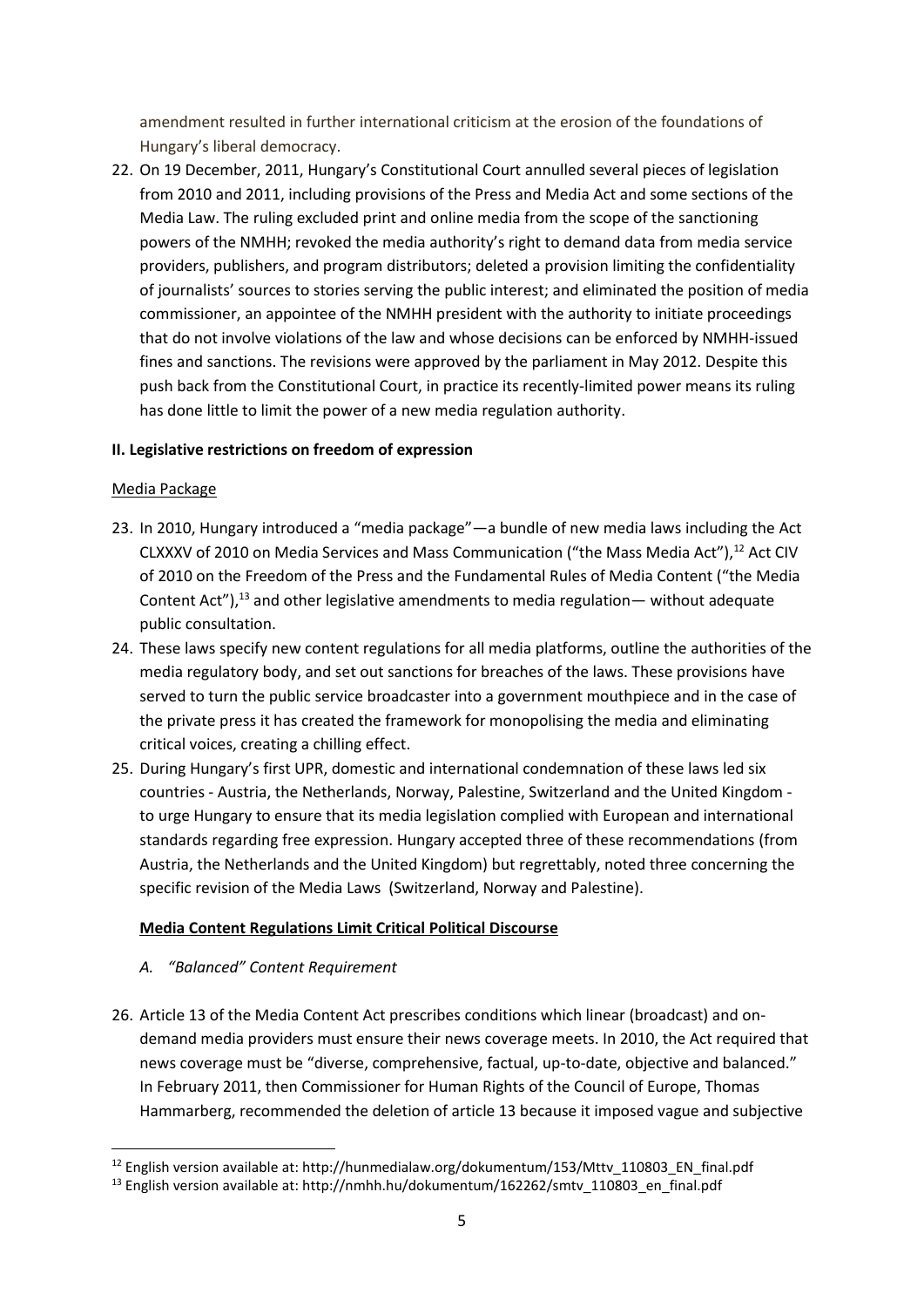prescriptions on news media and information, preventing media providers from anticipating what content fit these requirements, and resulting in self-censorship of critical news media.<sup>14</sup>

27. In May 2012, Council of Europe Experts noted that "[a]ccording to [Council of Europe] standards, regulatory authorities should not exercise a prior control over programming."<sup>15</sup> Notwithstanding, Hungary kept article 13's programming restrictions but amended it twice: in 2011 to require only broadcast media, and no longer on-demand media, to meet the restrictions; and in 2013 to eliminate the "diverse, comprehensive, factual, up-to-date, objective" requirements but retain the "balanced" requirement. However PEN believes that in this form, article 13 still imposes vague and subjective prescriptions on critical news media. Furthermore, in practice, the balanced content requirement has been used to propagate viewpoints of the far-right Jobbik party (see para 30).

## *B. Separation of "Opinion and Evaluative Explanation" from Political News*

- 28. Despite accepting the 2010 UPR recommendation from the Netherlands to engage with concerns the Council of Europe has regarding its media laws, Hungary has so far failed to acknowledge the Council's numerous concerns regarding article 12 of the Mass Media Act. Article 12 prohibits the addition of any opinion or evaluative explanation to political news and requires all media services to clearly distinguish between opinion and evaluative explanation from political news.
- 29. In May 2012, Council of Europe experts noted the impossibility of applying a strict distinction between political news and opinion to new emerging media and the likely consequence that media outlets will refrain from expressing critical views. The experts further warned that this provision "could be used to punish effective exercise of editorial independence by media."<sup>16</sup>
- 30. In June 2014, the Hungarian Supreme Court found that the TV station ATV violated article 12 by describing the party as "far-right". The Court reasoned that ATV had inputted opinion because *Jobbik* does not consider itself an extreme-right party.
	- *C. Expanded Liability for Internet Content Providers*
- 31. In May 2014, the CC ruled that Internet service providers are responsible for all comments (moderated or otherwise) appearing on their websites that violate media laws, regardless of efforts the content providers took to remove the impugned comments.

**<sup>.</sup>** <sup>14</sup> Thomas Hammarberg, February 2011, "*Opinion of the Commissioner for Human Rights on Hungary's media legislation in light of Council of Europe standards on freedom of the media*", ("*Hammarberg Report*"), https://wcd.coe.int/ViewDoc.jsp?id=1751289

<sup>&</sup>lt;sup>15</sup> Eve Salomon and Joan Barata, May 2012, "Expertise by Council Of Europe experts on Hungarian media legislation: Act CIV of 2010 on The Freedom Of The Press And The Fundamental Rules On Media Content and Act CLXXXV of 2010 on Media Services And Mass Media", "CoE Expert Report", p. 42, available at:

<sup>&</sup>quot;http://www.coe.int/t/dghl/cooperation/media/publications/Hungary/Hungary%20Media%20Acts%20Analysi s%20-%20Final%2014-05-2012%20(2).pdf

<sup>&</sup>lt;sup>16</sup> See CoE Expert Report cited above at note 15.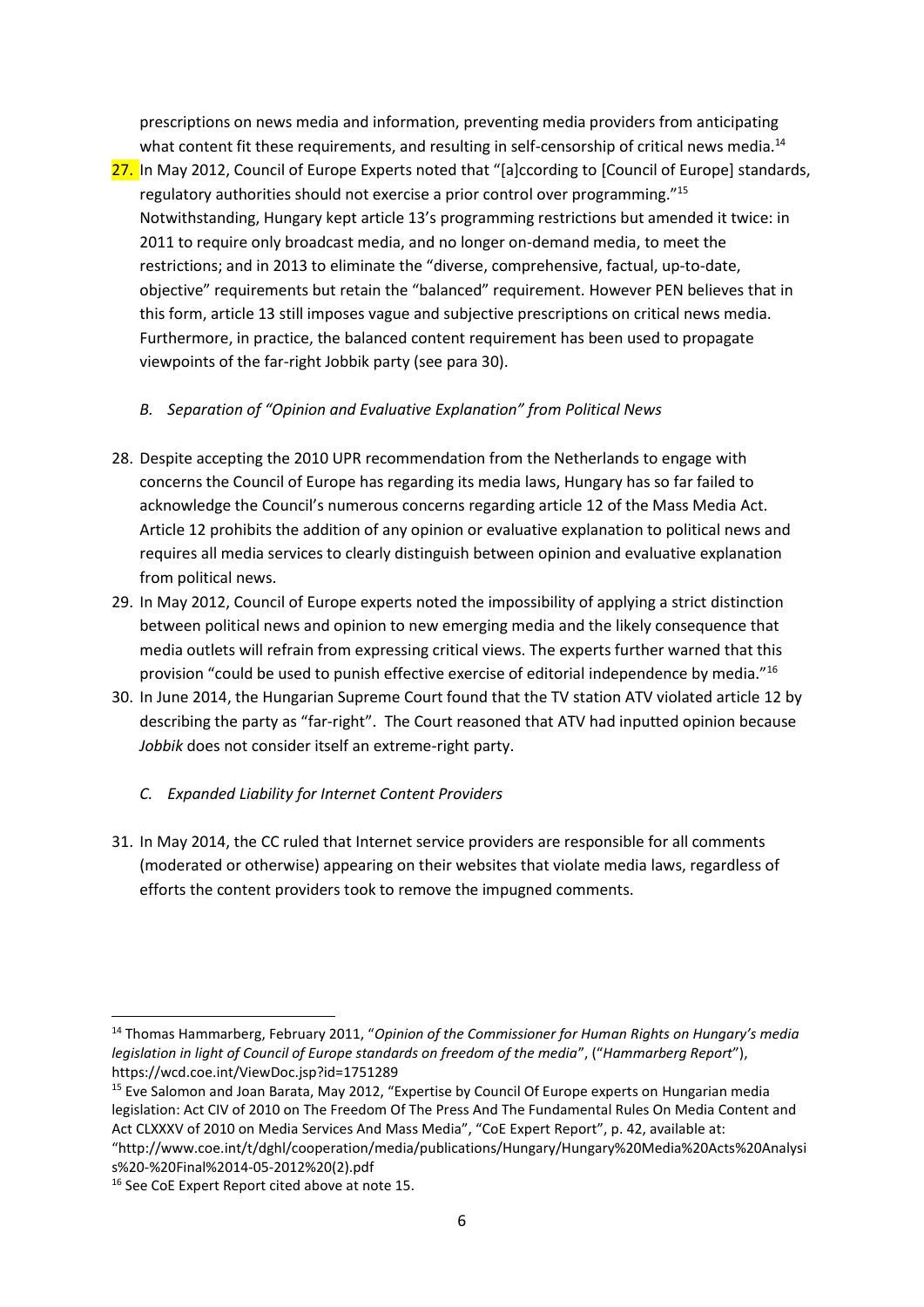32. This decision greatly expanded liability for internet content providers, leading to concerns that private companies are led to choose over-compliance and prevent all users from accessing perfectly lawful material. <sup>17</sup>

#### Sanctions on Media

- 33. Articles 185–187 of the Mass Media Act empower the Media Council and Media Authority to apply sanctions for any violation of the media regulation. Sanctions are severe. They include warnings;fines—as high as HUF 200 million (approx. USD 707,000)—that vary depending on the size of the media broadcaster rather than the seriousness of the violation; suspension of media providers; deletion from the media registry; or termination of public contracts.
- 34. In May 2012, Council of Europe experts found these sanctions problematic because they lack legal certainty, are disproportionately severe, not sufficiently clear and foreseeable, and provide the Media Council with too much discretion in the application of the sanctions. In its 2013 report on Hungary, Human Rights Watch cautioned that independent media outlets report that they have been forced to self-censor because of the unclear regulations and their inconsistent enforcement.<sup>18</sup>
- 35. In 2013, the Media Council imposed fines in 141 cases, varying from 10 000 to 12 000 HUF (approx. USD 35 to 44 100), for a total of 63 769 000 HUF (approx. USD 225 000). 19

#### Tax on advertising

- 36. On 11 June 2014 parliament passed a new tax on advertising revenue, with a levy rising proportionally to income up to 40 percent.
- 37. In practice, only RTL Klub, Hungary's largest private broadcaster, is affected by the 40 percent rate and will provide half of the total tax intake. RTL filed a complaint with the EU commission calling the rate discriminatory and damaging to press freedom. Despite this, the Hungarian government plans to increase the top rate to 50 percent, further endangering RTL's presence in Hungary.
- 38. These taxes also pose negative effects on media pluralism. Germany's ProSiebenSat1, owner of a major Hungarian media outlet TV2, sold TV2 shortly after announcement of the tax.
- 39. Hungary has also repeatedly threatened freedom of expression through taxation. In 2014, Hungary made headlines with its planned Internet tax of 62-cent tax on every gigabyte of data used. After severe protests, the government relented on these plans.

### **Registration Requirements**

 $\overline{\phantom{a}}$ 

40. The "media package" obliged print, online and on-demand media services, in addition to linear (broadcast) media services, to register before being authorised to provide services in Hungary. This authorisation scheme has been criticised on the grounds that, contrary to the licensing of

<sup>17</sup> The Council of Europe Commissioner for Human Rights, December 2014, "*The rule of the Internet and in the wider digital world*", available at:

[http://www.coe.int/t/dghl/standardsetting/media/CDMSI/Rule\\_of\\_Law\\_Internet\\_Digital\\_World.pdf](http://www.coe.int/t/dghl/standardsetting/media/CDMSI/Rule_of_Law_Internet_Digital_World.pdf)

<sup>18</sup> Human Rights Watch, May 2013, "*Hungary: Rule of Law Under* Threat", available at:

https://www.hrw.org/news/2013/05/16/hungary-rule-law-under-threat

<sup>19</sup> Hungary Media Council, "*Annual Report to the Parliament 2013*", p. 136 cited in Muiznieks Report cited above at note 8.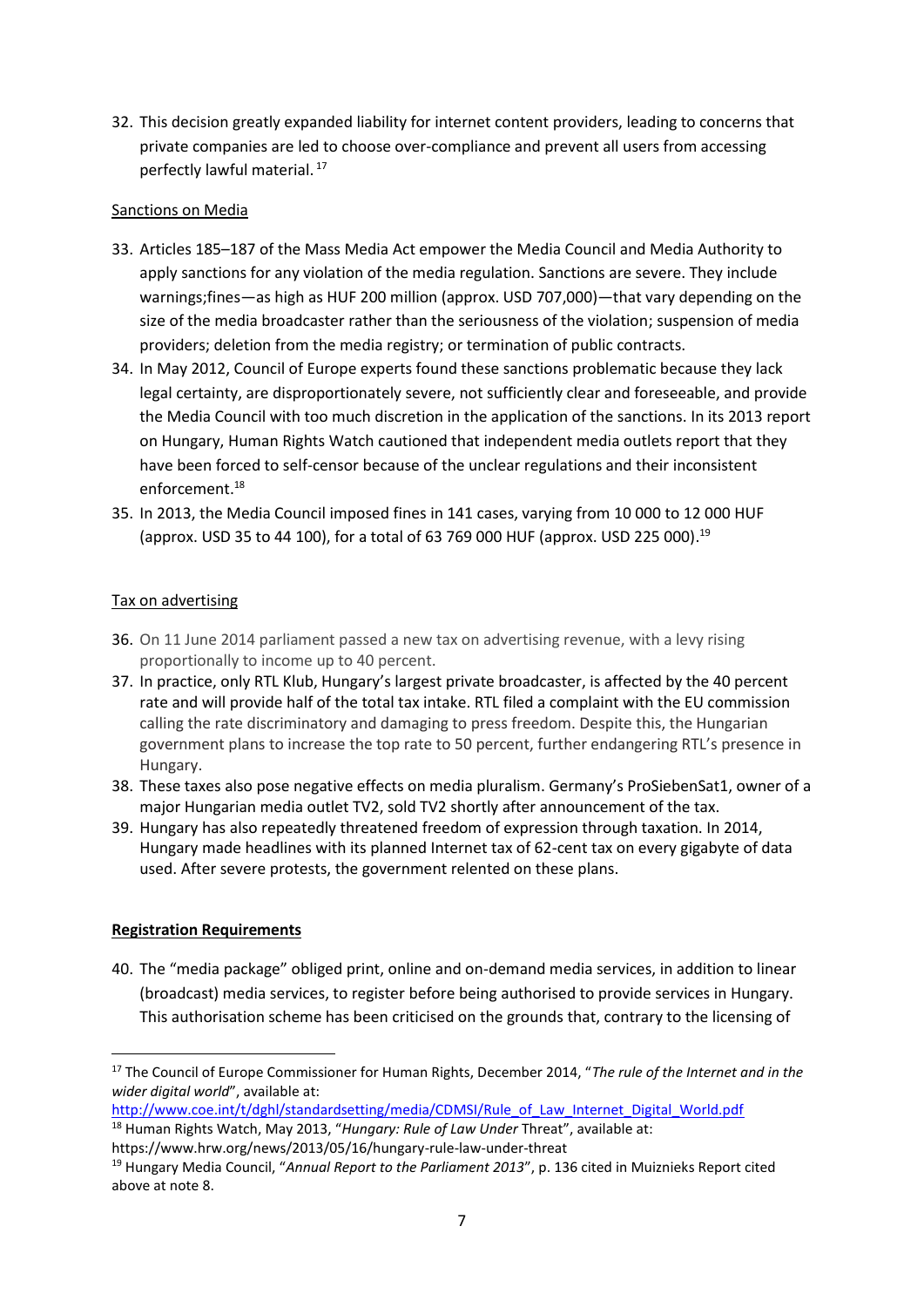broadcast media the mandatory registration of print and online media, beyond simple tax or business registration, is disproportionately onerous.<sup>20</sup>

### **Criminal Defamation**

- 41. Hungary criminalised defamation following amendments to its Criminal Code in 2012. Article 226 penalises libel—publishing any fact injurious to another's reputation—with up to two years imprisonment and article 227 penalises defamation—using expression capable of causing harm to a person's reputation notably in connection to his or her professional activity, public office or public activity—with up to one year imprisonment.<sup>21</sup> In November 2013, Hungary expanded these provisions to more severely punish video or sound recordings found to be defamatory with up to three years imprisonment.
- 42. PEN believes these penalties are disproportionate and may lead to the silencing of critical or differing views in the society. This is supported by Dunja Mijatovic, the OSCE representative on Freedom of the Media, who has warned that "the measures can have a chilling effect on investigative journalism and prevent satirical expression and critical points of view from being disseminated."
- 43. Investigative journalists in Hungary are routinely targeted by these provisions. The Commissioner for Human Rights of the Council of Europe reported that in the past ten years, every investigative journalist in Hungary has been subject to a defamation procedure.<sup>22</sup>

## **Intimidation of journalists and broadcasters**

- 44. Political interference in the corporate structure and in the editorial content broadcast by Hungary's public media amounting to censorship within the state broadcaster, MTVA. MTVA have endured three waves of dismissals following the release of Hungary's media package.<sup>23</sup> Given that MTVA is not guaranteed financial or editorial independence from the politically influenced media council, high levels of dismissal raises serious concerns about the independence of the broadcaster, and the ability of journalists to report critically without fear of dismissal.
- 45. Journalists at private broadcasting houses are not immune from state intimidation. Gergő Sáling, the editor-in-chief of leading independent news website *Origo.hu*, was abruptly [replaced](http://www.economist.com/news/europe/21604214-freedom-expression-under-threat-lazar-affair) on 2 June 2014 after the website published an investigation in May about luxurious expenses claimed by Orbán's chief of staff, Janos Lazar.
- 46. Dozens of editors and journalists of the newspaper resigned soon after Sáling's departure, claiming retaliatory [pressure](http://444.hu/2014/06/05/deutsche-telekom-hungarian-government-collude-to-silence-independent-media/) by Lazar on the website's owner, the Hungarian telecom [company](http://444.hu/2014/06/05/deutsche-telekom-hungarian-government-collude-to-silence-independent-media/) Magyar Telekom. Lazar denied the allegations.<sup>24</sup>

Targeting Journalists and their Sources

**.** 

<sup>&</sup>lt;sup>20</sup> Muiznieks Report cited above at note 8.

<sup>&</sup>lt;sup>21</sup> English version available at:<http://www.legislationline.org/documents/section/criminal-codes>

<sup>&</sup>lt;sup>22</sup> Muiznieks Report cited above at note 8.

<sup>&</sup>lt;sup>23</sup> The Hungarian Media Monitor, January 2013, "MTVA chief discusses layoffs, censorship charges", available at: http://mediamonitor.ceu.hu/2013/01/mtva-chief-discusses-layoffs-censorship-charges/

<sup>24</sup> 444.hu, June 2014, "Deutsche Telekom, Hungarian government collude to silence independent media", available at: http://444.hu/2014/06/05/deutsche-telekom-hungarian-government-collude-to-silenceindependent-media/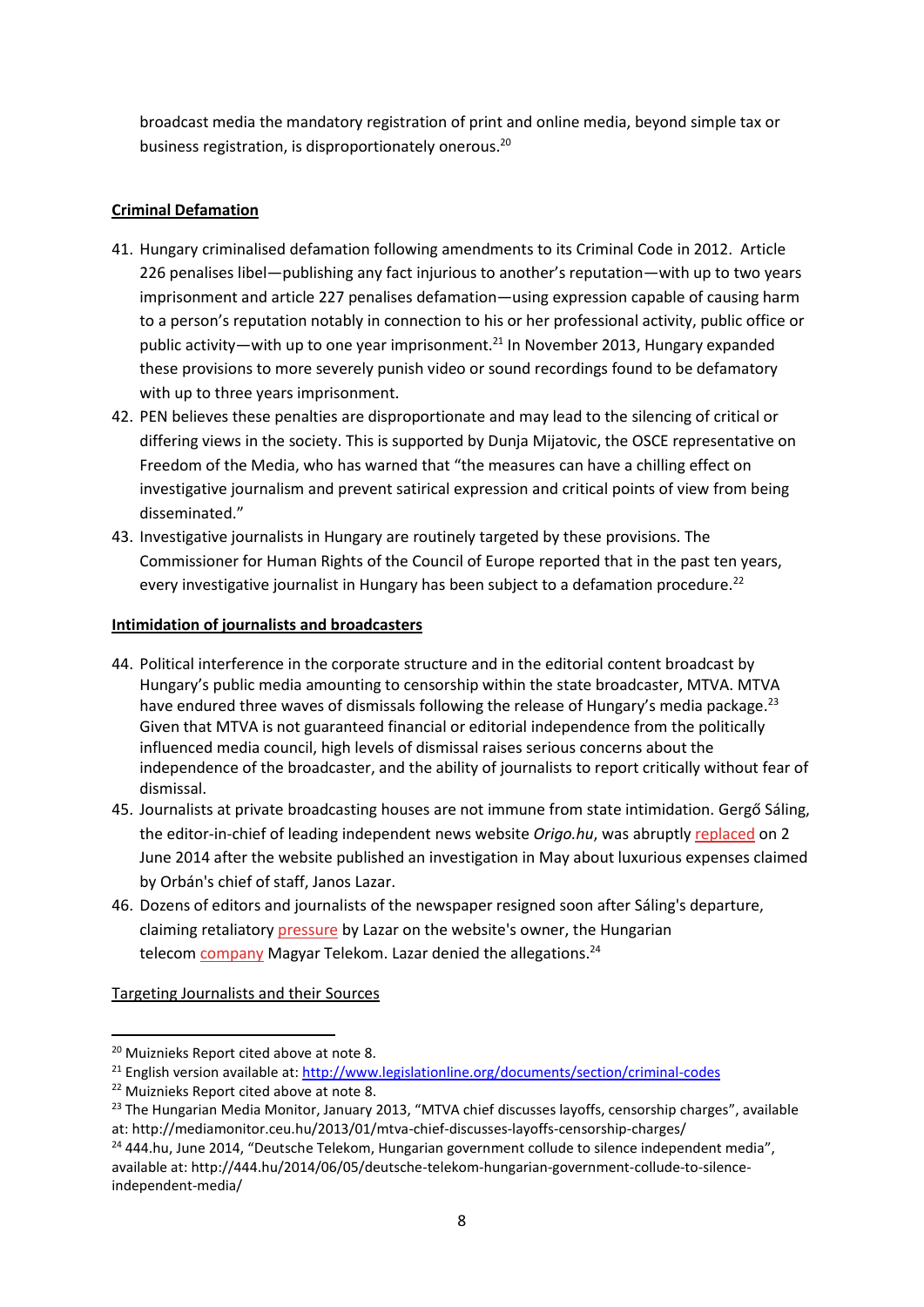- 47. Article 6 of the Mass Content Act undermines Hungarian journalists abilities to protect the confidentiality of their sources. The article formerly provided that journalists must reveal their sources but did not provide enough foreseeability to allow journalists to invoke their constitutionally enshrined right to protect their sources. Investigations triggered by article 6 also lacked procedural safeguards to ensure political independence.
- 48. In December 2011, the CC annulled article 6 in part forcing Hungarian authorities to reform the provision. Notwithstanding, journalists and their sources remain under threat; a court may still initiate article 6 in specific criminal cases. Further, the reforms do not protect freelance journalists who are still vulnerable to reveal their sources.

#### **Censorship of the press over coverage of minority groups**

- 48. Act CCXI of 2011 on the Protection of Families excludes homosexual couples and their children from its definition of marriage and the family unit. In addition, the act stipulates that the media broadcast programmes that respect the institutions of marriage and family—as between a man and woman, and that family life should be part of the school curriculum. The law effectively enabled the inclusion of homophobic propaganda into the school curriculum,<sup>25</sup> and restricted LGBTI-friendly programming from the media.
- 49. Although the act's restrictive definitions of marriage and the family unit were criticised by the European parliament,<sup>26</sup> and declared unconstitutional by the CC,<sup>27</sup> its inclusion into Hungary's constitution immunises it from further scrutiny by the CC. Further, LGBTI communities may not enjoy constitutional protections against discrimination as sexual orientation and gender identity are not included as explicit grounds protected against discrimination. Although Hungary's Criminal Code protects against discrimination based on sexual orientation, these laws are poorly implemented with LGBTI distrustful of the police to enforce these laws.<sup>28</sup> In effect, discrimination and silencing of the LGBTI community continues with impunity.
- 50. Hungary has prevented journalists from freely reporting on its treatment of migrants and refugees. The Office of Immigration and Nationality has repeatedly denied journalists access to record conditions within Hungary's refugee camps, claiming that press access will harm refugees.<sup>29</sup> In another incident, police prevented journalists from capturing scenes of refugee distress at Biscke train station in Budapest.<sup>30</sup> Hungary also controls the state broadcaster, M1's, coverage of the unfolding refugee crisis presumably in an effort to control public opinion. M1's coverage has been selective—demonstrations by migrants were quickly broadcast while protests against government policies on refugees received little attention. In fact, journalists at M1 were instructed not to broadcast images of children in its news coverage on migrants and refugees.<sup>31</sup>

**.** 

<sup>25</sup> Nikolaj Nielsen, May 2014, "*Hungary and Finland in uphill battle for gay rights*", available at: https://euobserver.com/lgbti/124097

<sup>26</sup> European Parliament, June 2013, "*Report on the situation of fundamental rights: standards and practices in Hungary*", available at: http://www.europarl.europa.eu/sides/getDoc.do?type=REPORT&reference=A7-2013-0229&language=EN <sup>27</sup> Human Rights Watch, May 2013. "*Wrong Direction on Rights*", available at:

https://www.hrw.org/report/2013/05/16/wrong-direction-rights/assessing-impact-hungarys-new-constitution-and-laws <sup>28</sup> Maddy French, February 2015, "Hungarian gay rights activist's fight with fascism", available at:

http://www.aljazeera.com/indepth/features/2015/01/hungarian-gay-rights-activist-fight-fascism-150125100542416.html <sup>29</sup> Mapping Media Freedom, July 2015, "*Hungary: Press denied access to refugee camps*", available at: https://mappingmediafreedom.org/#/1049

<sup>30</sup> William Turvill, September 2015, "*Journalists 'pushed away' from 'distressing scenes' involving migrants at Hungarian train station*', available at: http://www.pressgazette.co.uk/journalists-pushed-away-distressing-scenes-involving-migrantshungarian-train-station

<sup>31</sup> Daniel Nolan, September 2015, "*Hungarian TV 'told not to broadcast images of refugee children*", available at: http://www.theguardian.com/world/2015/sep/01/hungarian-media-told-not-to-broadcast-images-refugee-children-memo